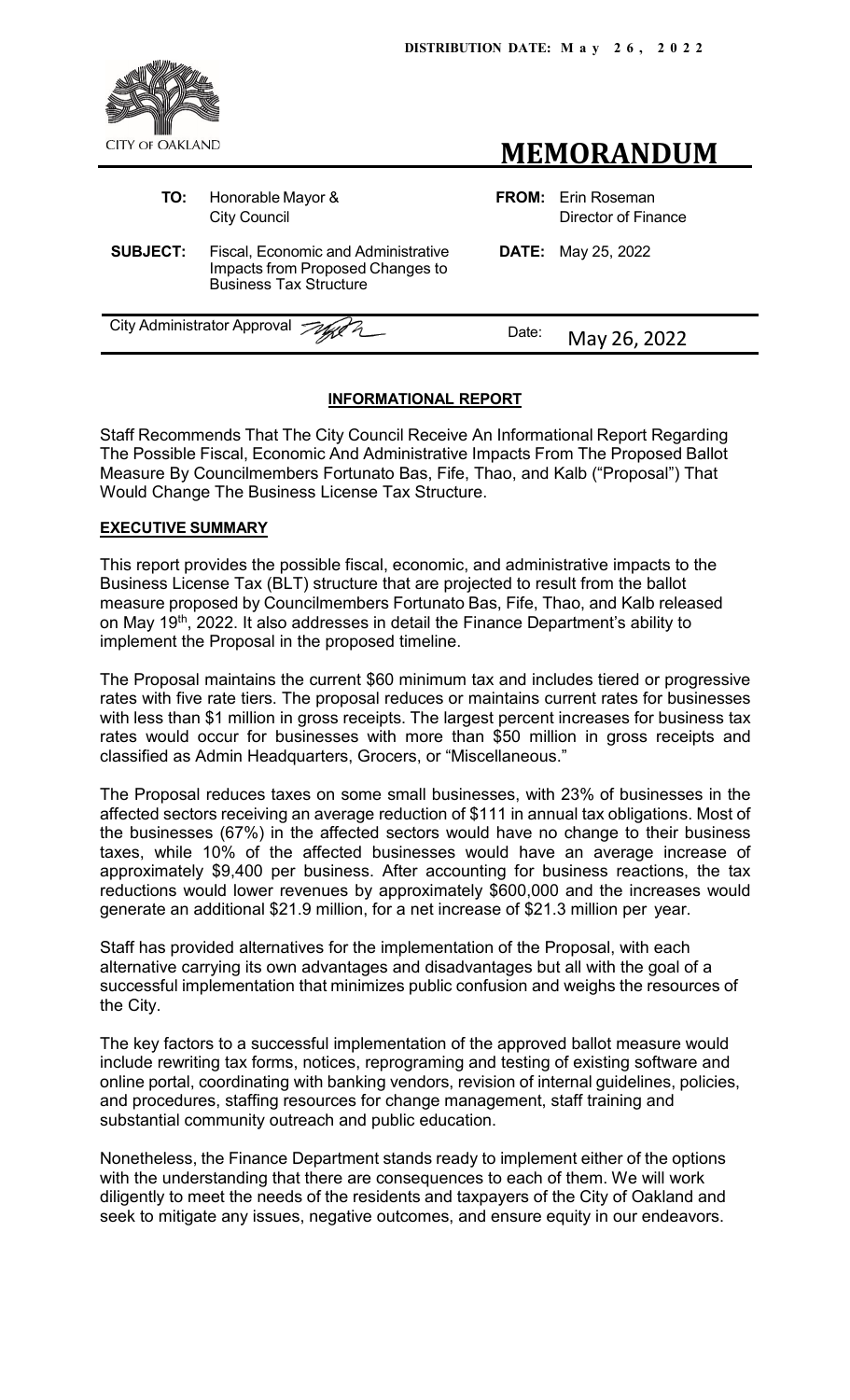# **BACKGROUND / LEGISLATIVE HISTORY**

On June 18, 2020, Councilmembers Fortunato Bas, Kalb and Thao brought forth a progressive tax ballot measure to revise the City's business license tax structure.

On July 14, 2020, City Council adopted Resolution No. 88227 C.M.S., to: 1) place the measure on the November 8, 2022 ballot in the City's General Municipal Election, and 2) create an 11 member Blue Ribbon Equitable Business Tax Task Force to gather extensive community and stakeholder engagement and input, and deliver to the Council by October 31, 2021 "a comprehensive recommendation for a modernized progressive business tax structure that achieves the City's goals for revenue enhancement, reduction of race and equity disparities, tax code modernization, equitable economic development, and living wage job creation."

On October 21, 2021, the Blue Ribbon Equitable Business Tax Task Force completed its work and issued a report titled, City of Oakland Blue Ribbon Equitable Business Tax Task Force Analyses and Recommendation ("Task Force Report").

On January 4, 2022, staff issued an informational report providing additional analysis of information in the Task Force Report and suggested other factors to consider when making changes to the Business License Tax structure.

On January 18, 2022, the City Council received and filed the Task Force Report.

On February 23, 2022, The City Clerk's office issued a City Attorney title and summary to proponents of a voter proposed ballot initiative, titled "Proposed Ordinance Repealing and Replacing the Business Tax Ordinance, Allocating the Revenue Increases for Restricted Purposes and Creating an Oakland Business Tax Commission.

On March 1, 2022, the City Clerk's office issued a City Attorney title and summary to proponents of a voter proposed ballot initiative titled "Proposed Ordinance Repealing and Replacing the Business Tax Ordinance, Imposing Progressive Increases in the Tax Rates for Businesses Based on the Amount of their Gross Receipts, and Eliminating the Five-Year Exemption from Taxes for Construction or Major Renovation of Property Leased for Commercial or Industrial Use.

On March 17, 2022, Council President Fortunato Bas and Councilmember Fife proposed a new tax measure that amended the 2020 tax measure that the Council had placed on the November 2022 ballot.

On March 31, 2022, the Rules Committee directed the City Administrator to prepare a report on the fiscal and other impacts of the proposed City measures and initiatives if voters were to approve any of them in November.

## **ANALYSIS AND POLICY ALTERNATIVES**

The information presented in the analyses is in comparison to the baseline data presented in Figure 1.

|                             |                 |            | Gross      |            | Taxes          |            |  |  |
|-----------------------------|-----------------|------------|------------|------------|----------------|------------|--|--|
|                             |                 |            | Receipts   |            | <b>Charged</b> |            |  |  |
|                             | # of Businesses | % of Total | $(mil$ \$) | % of Total | $(mil$ \$)     | % of Total |  |  |
| <b>All Businesses</b> '     | 53,133          |            | \$25,169   |            | \$91.1"        |            |  |  |
| <b>By Business Size</b>     |                 |            |            |            |                |            |  |  |
| \$0 - \$250k                | 44,766          | 84.30%     | \$2,062    | 8.20%      | \$19.10        | 21.00%     |  |  |
| \$250k - \$1 mil            | 4,845           | 9.10%      | \$2,414    | 9.60%      | \$11.60        | 12.70%     |  |  |
| $$1 - $2.5$ mil             | 1,688           | 3.20%      | \$2,639    | 10.50%     | \$10.20        | 11.10%     |  |  |
| $$2.5 - $25$ mil            | 1,389           | 2.60%      | \$9,344    | 37.10%     | \$31.30        | 34.30%     |  |  |
| $$25 - $50$ mil             | 71              | 0.10%      | \$2,510    | 10.00%     | \$7.50         | 8.30%      |  |  |
| Over \$50 mil               | 52              | 0.10%      | \$6,200    | 24.60%     | \$11.40        | 12.50%     |  |  |
| Permit/payroll-based***     | 322             | 0.60%      | N/A        | N/A        | \$0.10         | 0.10%      |  |  |
| <b>By Business Location</b> |                 |            |            |            |                |            |  |  |
| Oakland (home-based)        | 30,838          | 58.00%     | \$2,328    | 9.20%      | \$23.10        | 25.30%     |  |  |
| Oakland (not home-based)    | 15,132          | 28.50%     | \$17,300   | 68.70%     | \$57.00        | 62.50%     |  |  |
| <b>Outside Oakland</b>      | 7,163           | 13.50%     | \$5,542    | 22.00%     | \$11.00        | 12.00%     |  |  |

## **FIGURE 1: NUMBER OF BUSINESSES AND GROSS RECEIPTS BY BUSINESS SIZE**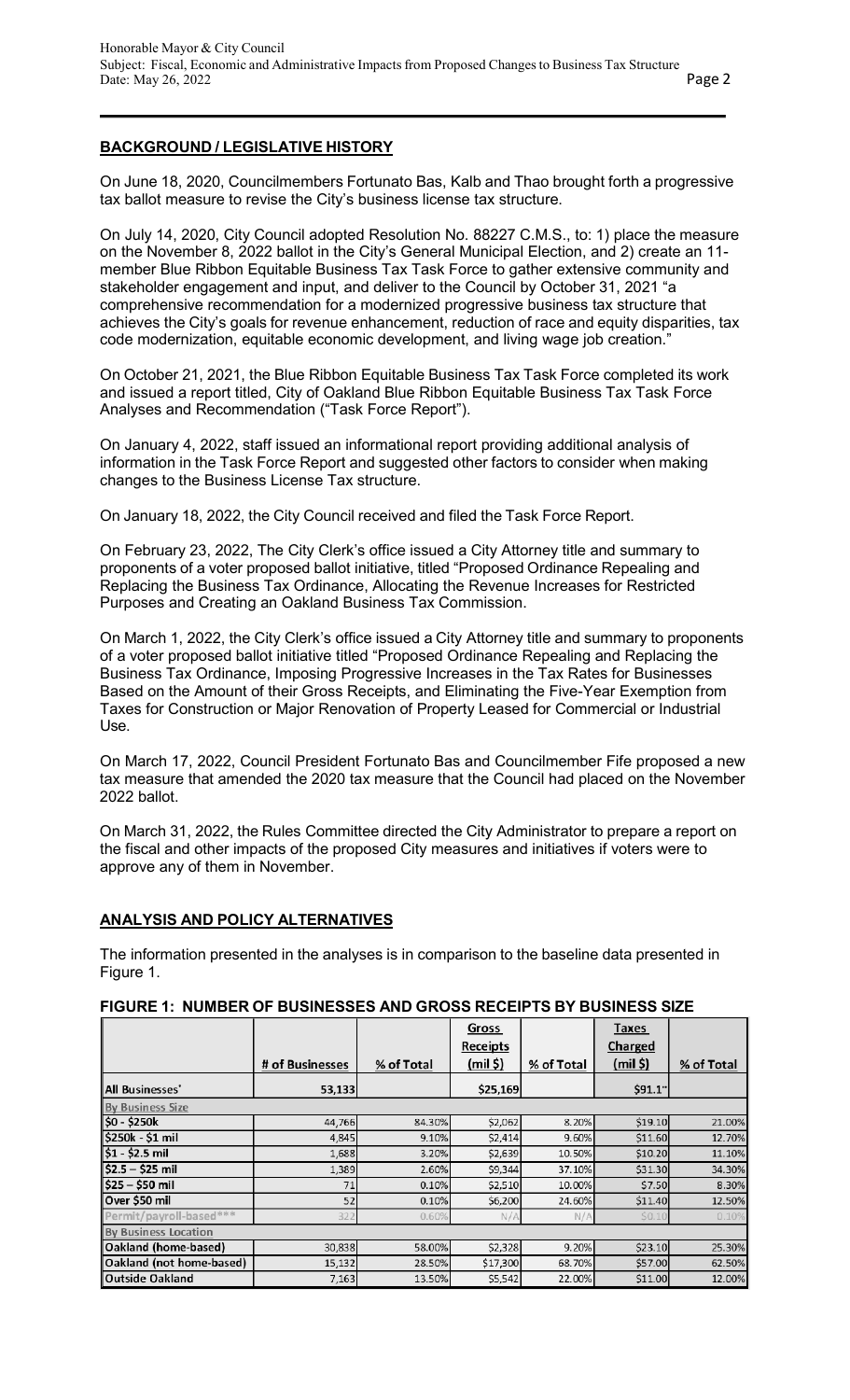<span id="page-2-0"></span>\*Includes all businesses that reported gross receipts or taxable permits or payroll for Tax Year 2020.

\*\*Including fees and penalties, total amounts charged exceed \$90 million.

\*\*\*Includes all Taxicab, Ambulance/Limousine, and Trucking/Transportation businesses, which pay business taxes based on permits issued or employees on payroll. Firms in these industries officially report \$0 of gross receipts.

In FY 2019-20, more than 53,000 businesses paid taxes to Oakland. Of that total, 49,611 businesses (nearly 94 percent of all firms) reported less than \$1 million in gross receipts. Only 52 firms, (0.10 percent of the total), reported more than \$50 million in gross receipts, but these businesses accounted for 12.5 percent of total revenues, as shown in Figure 1 above.

# **The Proposed Ballot Measure By Councilmembers Fortunato Bas, Fife, Thao, and Kalb ("Proposal")**

# **Key Elements**

The Proposal maintains the current \$60 minimum tax and includes tiered or progressive rates with five rate tiers (see [Figur](#page-2-0)[e 2 b](#page-2-1)elow). The Proposal reduces or maintains current rates for businesses with less than \$1 million in gross receipts.The largest percent increases of business tax rates would occur for businesses with more than \$50 million in gross receipts and classified as Admin Headquarters, Grocers, or "Miscellaneous" and changes to some transportation related sectors.

|                                                                                               | <b>Current</b>                                                                                                           |                                   |                       | Proposed Tax Rates by Brackets (Gross Receipts, mil \$) |          |           |          |          |
|-----------------------------------------------------------------------------------------------|--------------------------------------------------------------------------------------------------------------------------|-----------------------------------|-----------------------|---------------------------------------------------------|----------|-----------|----------|----------|
|                                                                                               | Min.                                                                                                                     | <b>Current Tax</b><br>per \$1,000 | <b>Min</b><br>Payment | $$0 -$                                                  | $$1M -$  | $$2.5M -$ | \$20M -  | Above    |
|                                                                                               | Payment                                                                                                                  |                                   |                       | \$1M                                                    | \$2.5M   | \$20M     | \$50M    | \$50M    |
| <b>Retail Sales</b>                                                                           | \$60                                                                                                                     | \$1.20                            | \$60                  | \$0.90                                                  | \$1.10   | \$1.80    | \$2.00   | \$2.50   |
| Auto Sales                                                                                    | \$60                                                                                                                     | \$1.20                            | \$60                  | \$1.20                                                  | \$1.45   | \$1.80    | \$2.00   | \$2.50   |
| Wholesale<br>Sales                                                                            | \$60                                                                                                                     | \$1.20                            | \$60                  | \$1.10                                                  | $$1.20*$ | $$1.50*$  | $$1.75*$ | $$2.00*$ |
| Manufacturing                                                                                 | \$60                                                                                                                     | \$1.20                            | \$60                  | \$1.20                                                  | \$1.32   | \$1.50    | \$1.80   | \$2.50   |
| Admin<br><b>Headquarters</b>                                                                  | \$60                                                                                                                     | \$1.20                            | \$60                  | \$1.20                                                  | \$2.00   | \$3.75    | \$5.00   | \$5.50   |
| <b>Media Firms</b>                                                                            | \$60                                                                                                                     | \$1.20                            | \$60                  | \$1.20                                                  | \$1.50   | \$2.30    | \$4.00   | \$4.50   |
| Miscellaneous                                                                                 | \$60                                                                                                                     | \$1.20                            | \$60                  | \$1.20                                                  | \$1.50   | \$2.40    | \$3.90   | \$5.50   |
| Grocers                                                                                       | \$60                                                                                                                     | \$0.60                            | \$60                  | \$0.50                                                  | \$0.55   | \$1.00    | \$1.75   | \$2.50   |
| Business /<br>Pers Svcs                                                                       | \$60                                                                                                                     | \$1.80                            | \$60                  | \$1.40                                                  | \$2.10   | \$2.80    | \$4.00   | \$4.50   |
| Contractors                                                                                   | \$60                                                                                                                     | \$1.80                            | \$60                  | \$1.80                                                  | \$2.10   | \$2.80    | \$4.00   | \$5.00   |
| Hotel. Motel                                                                                  | \$60                                                                                                                     | \$1.80                            | \$60                  | \$1.80                                                  | \$2.10   | \$2.80    | \$3.50   | \$4.00   |
| Prof/Semi-<br>prof Svcs                                                                       | \$60                                                                                                                     | \$3.60                            | \$60                  | \$3.60                                                  | \$4.25   | \$4.75    | \$5.00   | \$5.00   |
| Rec &<br>Entertainment                                                                        | \$60                                                                                                                     | \$4.50                            | \$60                  | $$4.50*$                                                | \$4.64*  | \$4.73*   | \$4.82*  | \$5.25   |
| <b>Public Utility</b>                                                                         | \$60                                                                                                                     | \$1.00                            | \$60                  | \$1.00                                                  | $$1.50*$ | $$2.00*$  | \$3.75   | \$4.00   |
|                                                                                               | Taxi/Limo/Ambulance and Trucking/Transportation Rates are also adjusted<br>(See detail)                                  |                                   |                       |                                                         |          |           |          |          |
|                                                                                               | 201%-<br><b>No</b><br>101%-200%<br>>300%<br>1% to 100%<br>Color Coding for Rate Increases:<br>Decrease<br>300%<br>Change |                                   |                       |                                                         |          |           |          |          |
| (*) Some rates have changed and may reflect a different outcome in additional revenue raised. |                                                                                                                          |                                   |                       |                                                         |          |           |          |          |

# <span id="page-2-1"></span>**FIGURE 2: PROPOSED TAX RATES**

# **Economic Impact**

The impact of the Proposal on local businesses is summarized in [Figure 3.](#page-3-0) The Proposal reduces taxes on some small businesses, with 23% of businesses in the affected sectors receiving an average reduction of \$111. Most (67%) of the businesses in the affected sectors would have no change in their business taxes, while 10% of the affected businesses would have an average increase of approximately \$9,400 per business. Accounting for business reactions, it is likely this proposal could produce 1,150 jobs lost.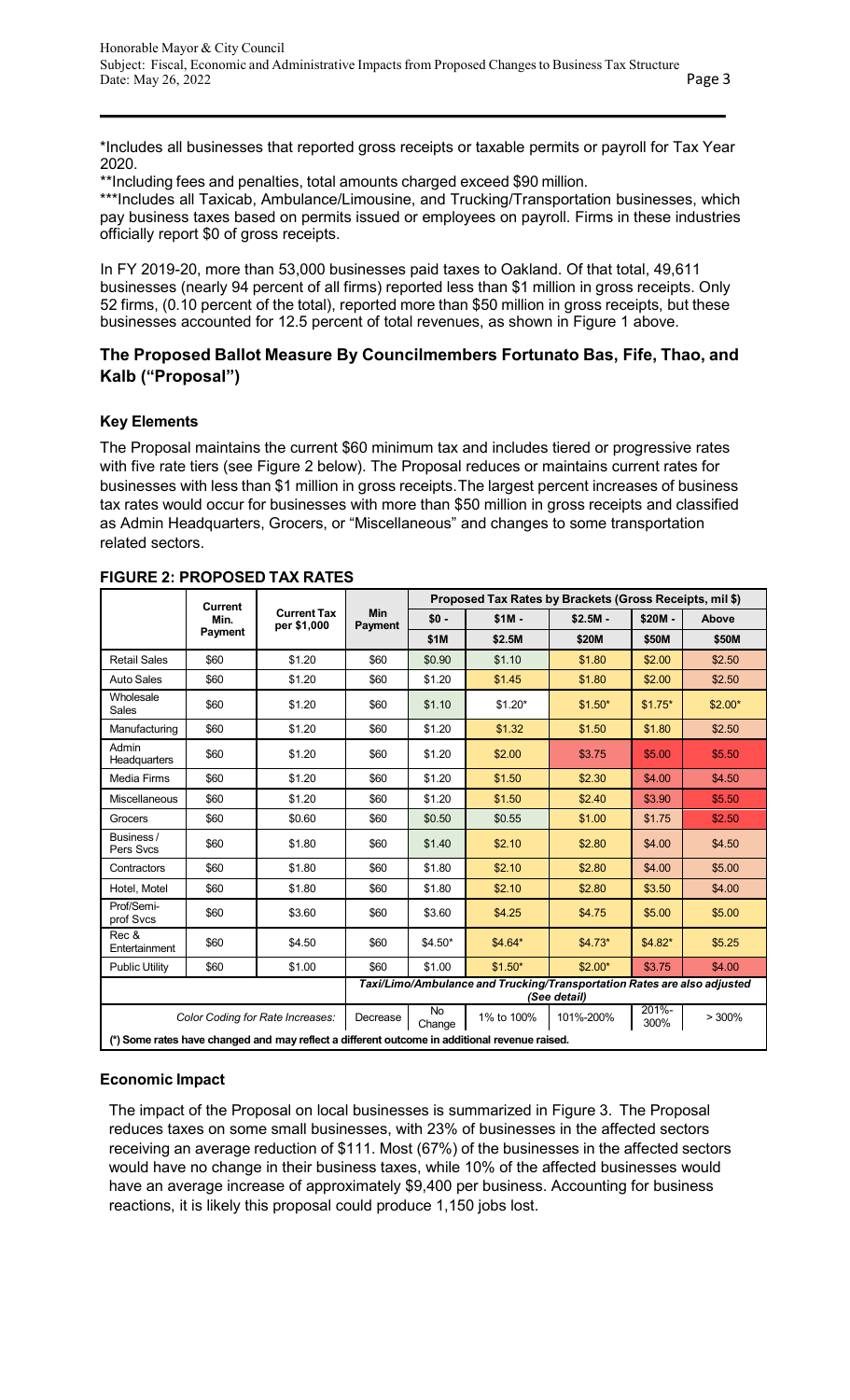# <span id="page-3-0"></span>**FIGURE 3: ECONOMIC IMPACT**

|                                          | <b>Change in Business Taxes</b> |           |                 |         |  |  |
|------------------------------------------|---------------------------------|-----------|-----------------|---------|--|--|
|                                          | <b>Decrease</b>                 | No Change | <b>Increase</b> | Overall |  |  |
| Number of Businesses                     | 5,853                           | 16,890    | 2.493           | 25,236  |  |  |
| Pct of All Businesses (Affected Sectors) | 23.2%                           | 66.9%     | 9.9%            | 100.0%  |  |  |
| Avg Change per Business (\$)             | (5111)                          | \$0       | \$9,382         | \$901   |  |  |
| Avg Change per Business (%)              | (17%)                           | 0%        | 58%             | 51%     |  |  |
| Total Dynamic Revenue Change (\$M)       | (50.6)                          | \$0.0     | \$21.9          | \$21.3  |  |  |

## **Concentration Effect**

Staff reviewed the number of businesses affected by the change to the existing Business License Structure, and the concentration effect of the proposed measure on the affected sectors. This analysis looks at the largest payers of business taxes and how they could be affected by the proposed changes.

The top ten taxpayers account for \$5.4 million annually of the total BLT revenues from the sectors that would be affected by the Proposal, which is approximately 11.3% of the total BLT revenue. Under the Proposal, the ten taxpayers would account for \$11.3 million of the total BLT revenues which is 16.7% of the total revenue. The \$6.3 million increase from the top ten taxpayers make up 29.6% of the additional revenue generated by the Proposal.

# **FIGURE 4: CONCENTRATION EFFECT**



# **Revenue Receipt Impact**

The Proposal would generate an additional estimated \$21.3 million annually after accounting for local businesses' responses. The Proposal also includes changes to the transportationrelated sectors that are estimated to generate \$230,000 in additional annual revenue. After accounting for business reactions, the tax reductions would lower revenues by approximately \$600,000 from the increases of \$21.9 million for a net increase of \$21.3 million per year.

With all proposals, it is important to note several macroeconomic factors which could prevent revenue estimates from being realized. These include important factors that relate to local economic conditions: the increase in inflation, the aftereffects of the COVID-19 pandemic, and the business response to such factors.

## **Tax Structure Impact**

The Proposal changes the tax structure from a static one to a graduated one. That means the current static Business License Tax structure is flat and equally applied, compared to a progressive structure that is a series of graduated taxes applied as the amount increases. The change is inherently more complex and requires a deeper understanding of the configuration, and tax calculation. A tiered, progressive tax structure increases the business' tax obligation as gross receipts increase. Below is a simple example of the difference between the two tax structures: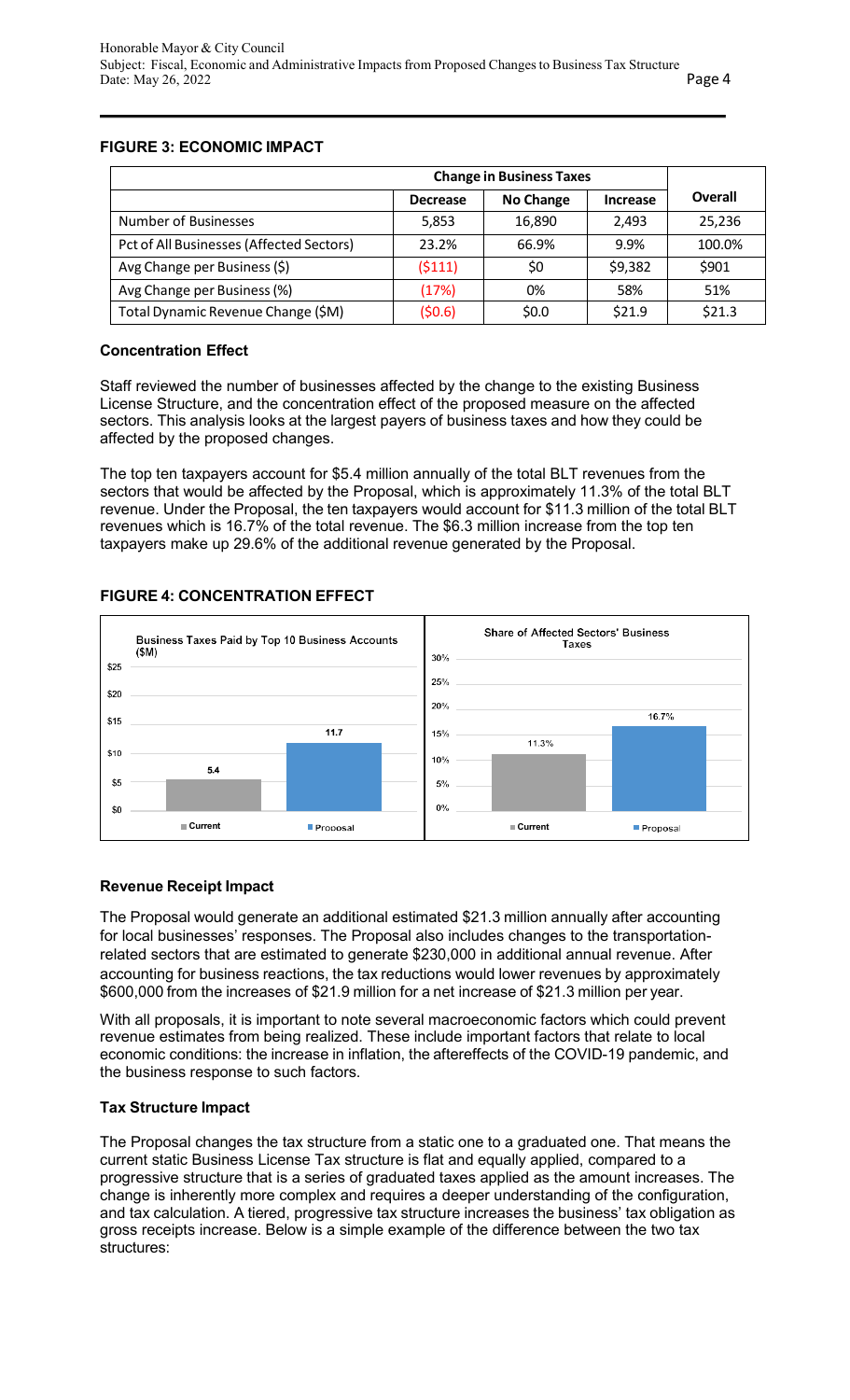| Tax<br><b>Structure</b> | <b>Gross Receipts</b><br><b>Brackets</b>                             | <b>Tax Rate</b><br>(per \$1K in GR) | <b>Gross</b><br><b>Receipts</b><br><b>Subject to Tax</b> | <b>Total Tax</b><br><b>Amount</b> |
|-------------------------|----------------------------------------------------------------------|-------------------------------------|----------------------------------------------------------|-----------------------------------|
|                         | Example: A professional firm grossing \$10,000,000 in gross receipts |                                     |                                                          |                                   |
|                         | $$0 - $1M$$                                                          | \$3.60                              | \$1,000,000                                              | \$3,600                           |
| Proposed                | $$1M + - $2.5M$                                                      | \$4.25                              | \$1,500,000                                              | \$6,375                           |
|                         | $$2.5M + - $20M$                                                     | \$4.75                              | \$7,500,000                                              | \$35,625                          |
|                         | $$20M+$                                                              | \$5.00                              | n/a                                                      |                                   |
| Total                   |                                                                      |                                     | \$10,000,000                                             | \$45,600                          |
| Current                 | \$3.60                                                               |                                     |                                                          | \$36,000                          |
|                         |                                                                      |                                     | Difference (in \$)                                       | \$9,600                           |
|                         |                                                                      |                                     | Difference (in %)                                        | 26.67%                            |

<span id="page-4-0"></span>Example of the tax calculation of the current fixed vs proposed tiered structure:

#### **Service Impact**

The Finance Department has analyzed and determined the advantages, disadvantages of the proposed effective date of January 1, 2023, and provided alternatives to the Proposal's implementation date for the City Council to consider.

# **IMPLEMENTATION OF THE PROPOSAL:**

To fully understand the breadth and scope of the change, it is helpful to understand the current process so that it can be compared.

#### *The Way It is Now:*

Currently, there are more than 53,000 businesses that pay taxes in Oakland. Regardless of the size and income, "every person who is conducting usual and customary business activities on January 1st of the current tax year shall pay the annual business tax in full, without proration, and shall, before the business tax become delinquent [on March 2nd] file with the Business Tax section a written statement forth the then applicable factors or factors that constitute the measure of the tax."[1](#page-4-0) The majority of taxpayers, approximately 77%, initiate, file, or renew through an online portal, while the remaining taxpayers are paper filers. The paper tax filers are typically filing renewals for the Business License Tax Categories of M, N, and O.

The Finance Department has many responsibilities during the annual filing season that runs from September through March. The typical timeline in preparation for the filing season is as follows:

## September- October (60 days):

• Preparation of the annual filing season: Starting September, City staff will spend four months updating and reviewing the existing taxpayer forms and gathering feedback related to the prior tax renewal cycle. City staff will collaborate with the contracted mail vendor to ensure supplies are available and their internal software is updated to reflect applicable changes.

October- December (60 Days):

- Public communication: This includes sending notices and forms to taxpayers. This takes about a month in conjunction with the preparation of the renewals.
- Educating the taxpayers: This includes assisting taxpayers with tax related issues such as the 2nd/3rd year payment cycle, penalties and interest, taxes due.
- Software updates: work with the current software vendor to update the system to reflect any new changes.
- Lockbox Instruction Updates: City staff will collaborate with the contracted mail vendor to ensure supplies are available and their internal software is updated to reflect applicable changes.

## January- March (60 Days):

- Online Filing System Active for Filing- January 1st.
- Educating the taxpayers: This includes assisting taxpayers with tax related issues such as the 2nd/3<sup>rd</sup> year payment cycle, penalties and interest, taxes due.

<sup>1</sup> Oakland Municipal Code Section 5.04.090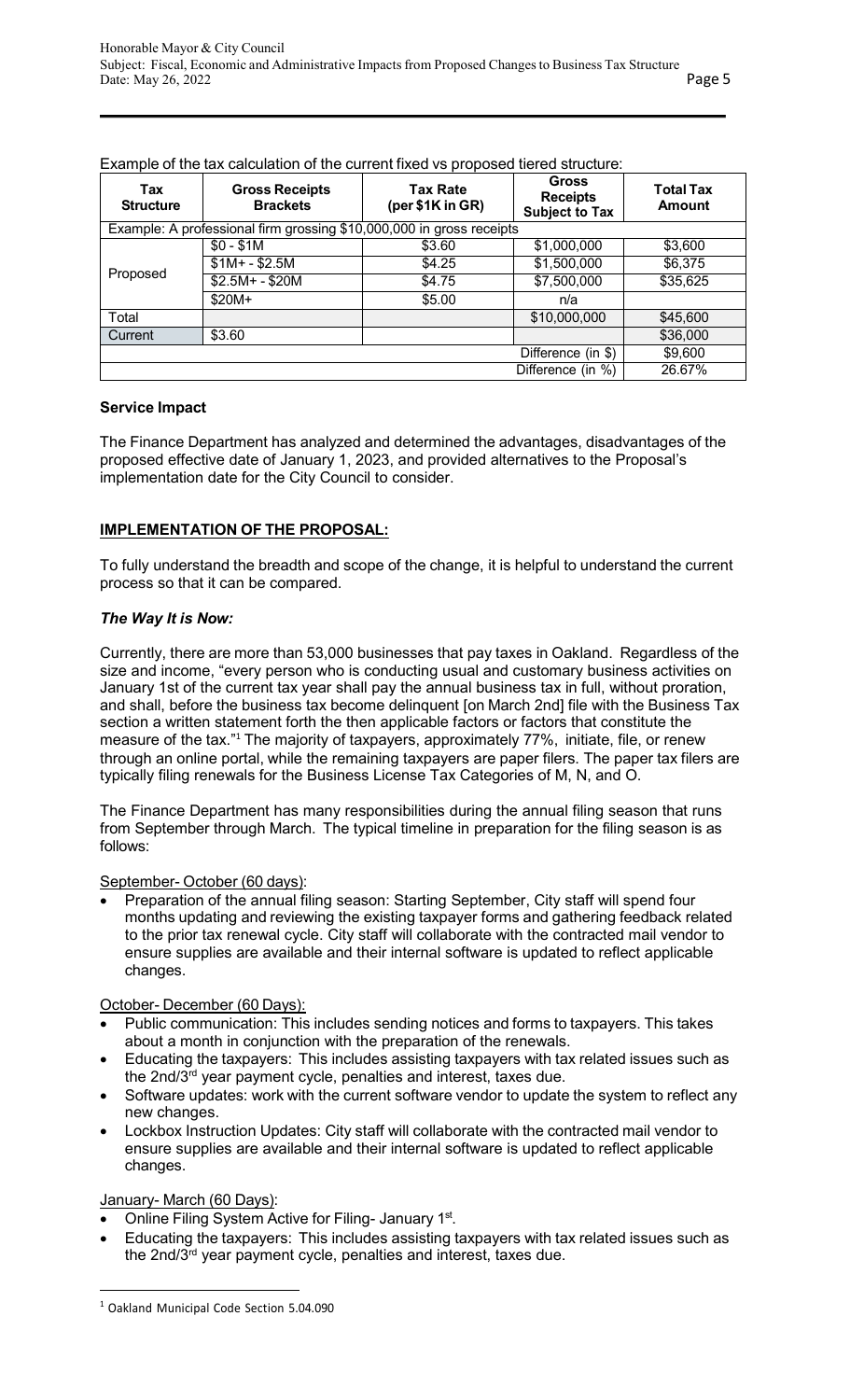- Business Tax Customer Service: fields average of 7,350 emails, 837 online live chats, 2,184 phone calls and takes 1344 in person visits.
- Filing Assistance: how to use the online portal, how to close their account and other tax and payment related questions, walking taxpayers through paper forms, language assistance.
- Processing payments: Billing charges in the system and processing payments via the cashier. Online acceptance of payments.
- Bank Lockbox processing: This includes coordination with Union Bank, the City's depository and custodial banking service, to ensure lockbox transactions, exceptions and distribution of funds will continue to be processed and completed timely. This takes 1-2 months.
- Delinquent Payment Deadline- March 1st.
- BT certificate processing & issuance: Sending batch files to the City's mail vendor for printing and mailing and querying and sending out of certificates via email for those renewing online. Certificates are either emailed to businesses the next day following the receipt of the online payment or within seven days following the receipt of payments via inperson, mailed payments or through lockbox.

# **IMPLEMENTATION OF THE PROPOSAL:**

Taking into consideration that the Proposal does not change the categories that are mostly filed by paper, the implementation focuses more heavily on preparing for the online portal readiness.

**Alternative 1 - Effective January 1, 2023**: This alternative would keep the existing filing season unchanged. This means that businesses are required to file and pay their taxes in full based on the **new** set of tax rates, no later than March 1, 2023.

# **Preparation Period**:

November 3rd – December 1st (~30 days):

Preparation of the annual filing season: Starting November 3<sup>rd</sup>, a day after election, City staff will spend about one month updating and reviewing the existing taxpayer forms and gathering feedback related to the prior tax renewal cycle. City staff will collaborate with the contracted mail vendor to ensure supplies are available and their internal software is updated to reflect applicable changes.

December (~30 Days):

- Software updates: work with the current software vendor to update the system to reflect any new changes.
- Public communication: This includes sending notices and forms to taxpayers. This takes about a month in conjunction with the preparation of the renewals.
- Educating the taxpayers: This includes assisting taxpayers with tax related issues such as the 2<sup>nd</sup>/3<sup>rd</sup> year payment cycle, penalties and interest, taxes due.

## January- March 1st (60 Days):

- Online Filing System Active for Filing- January 1st.
- Educating the taxpayers: This includes assisting taxpayers with tax related issues such as the 2<sup>nd</sup>/3<sup>rd</sup> year payment cycle, penalties and interest, taxes due.
- Business Tax Customer Service: Staff fields a monthly average of 7,350 emails, 837 online live chats, 2,184 phone calls and takes 1,344 in person visits.
- Filing Assistance: how to use the online portal, how to close their account and other tax and payment related questions, walking taxpayers through paper forms, language assistance.
- Processing payments: Billing charges in the system and processing payments via the cashier. Online acceptance of payments.
- Bank Lockbox processing: This includes coordination with Union Bank, the City's depository and custodial banking service, to ensure lockbox transactions, exceptions and distribution of funds will continue to be processed and completed timely. This takes 1-2 months.
- **Delinquent Payment Deadline- March 1st.**
- BT certificate processing & issuance: Sending batch files to the City's mail vendor for printing and mailing and querying and sending out of certificates via email for those renewing online. Certificates are either emailed to businesses the next day following the receipt of the online payment or within seven days following the receipt of payments via inperson, mailed payment or through lockbox.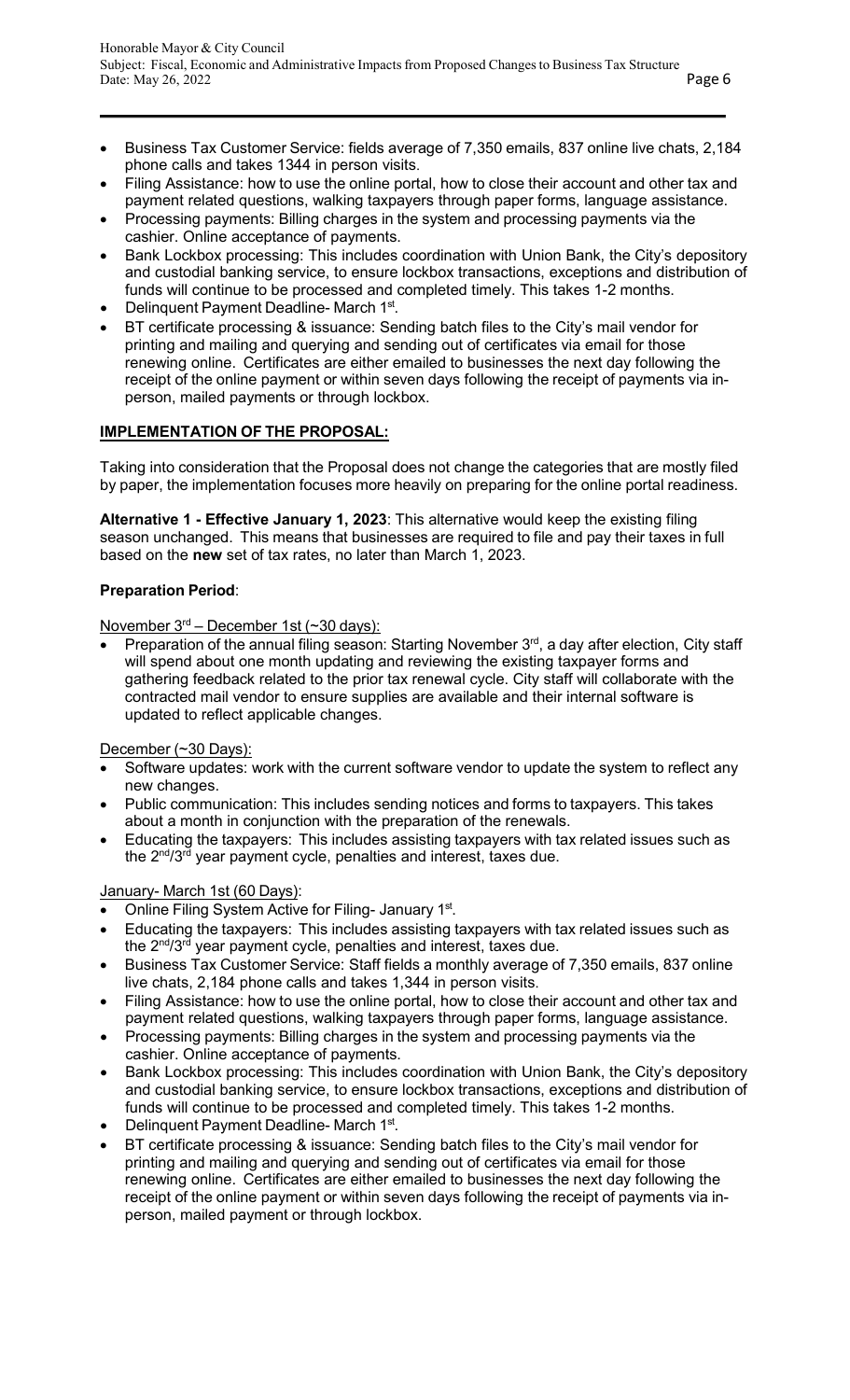#### **Advantage(s)**:

Revenue Collection: The additional revenue could be realized beginning in Fiscal Year 2022-23. If the projected increase is realized, the City could bring in an additional \$21M in business License Tax Revenue for a total projected amount of \$124M.

#### **Disadvantage(s)**:

Staffing Resources: The Business License Tax Unit in the Revenue Management Bureau of the Finance Department has 11 FTEs assigned; there are currently five vacant positions ranging from cashiering to tax enforcement positions specifically assigned to the support of the business tax program.

Temporary staffing would be needed to facilitate educating the taxpayers and providing filing assistance. The department would seek additional temporary staff; however, there is nationwide labor shortage that is well-documented. Temporary employment agencies, such as Robert Half Talent Solutions and AppleOne, have indicated that temporary resources are scarce in the highly competitive job market and could not commit to fulfill the help on a consistent basis.

Reassigning existing staff from other units, such as Audit and Compliance to help during a transition period for up to six months, understanding that other revenue collections could be compromised or delayed due to the reassignment. Existing assignments that could be compromised or delayed are concentrated in compliance activities, such as the auditing of those who filed taxes based on estimated gross receipts or the delay in sending required notices intended to encourage compliance prior to the filing of legal action or the notice of intent to lien. The lack of these compliance efforts due to reassignment could result in the City's inability to place liens on delinquent properties, totaling approximately \$2 million per lien cycle or to recover millions of dollars in audit activities. The temporary reassignment of staff will also require training but not as extensive as training new or temporary employees.

Vendor's Ability to Perform: There are three key vendors that make the renewal processing seamless. The software vendor, the mailing vendor, and the lockbox vendor. Ideally, each vendor needs a minimum of two to three months to completely prepare for the renewal.

Quality of Service: An important component of effective change is communication. Communication with businesses seeking assistance in understanding the requirements to file and effectively articulating these changes is significant to the success. An approved ballot measure having the effective date of less than 30 days could result in staff not being well versed in the changes and having sufficient knowledge to relay full and accurate information to taxpayers. Consequently, the lack of time to fully prepare could increase the wait-time for those who seek assistance in filing and paying their taxes by the deadline of March 1st. Those taxpayers especially not well versed in local taxation, lack internet access, language limitations or older adults who prefer to receive in-person service are of great concern. Staff considers the possible inequity to taxpayers in these categories.

Businesses Ability to Pay: Staff considers a businesses' ability to pay as a concern as businesses will typically escrow funds throughout the year in anticipation of a tax payment based on known tax rates. An approved ballot measure having the effective date of less than 30 days could jeopardize the ability of taxpayers to fulfil their tax obligations because of the lack of funds allocated for tax purposes. The inability to pay on the part of businesses could result in increased delinquencies and increased demand for payment plans; thus, reducing revenue collections expected for the fiscal year. Additionally, the steps involved in coordinating and getting payment plans executed will further consume time and resources of staff in the renewal period.

Legal Challenges: Staff considers the possibility of legal challenges: a rise in the number of businesses unable to fulfil their tax obligations, inability to understand the changes or customer service backlog could generate delinquent charges. Consequently, the Business Tax Board of Review would experience an increase of businesses seeking abatement of additional charges or even challenging the validity of the additional charges. This is due to the City's inability to notice taxpayers in a timely manner that would allow businesses to set aside funds that satisfy the additional tax obligations.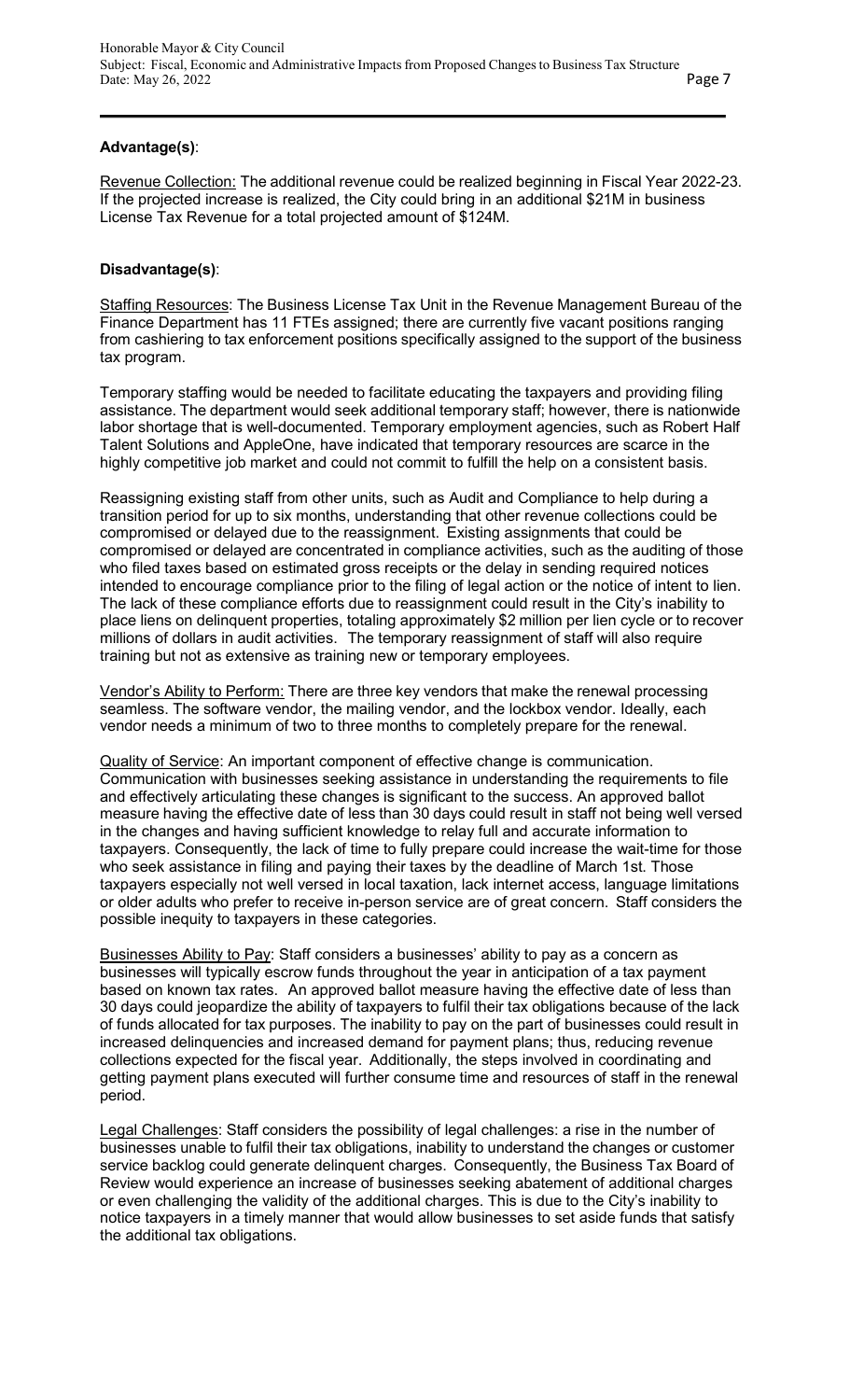## **Summary Costs**:

Staff has identified a summary level of costs that this implementation plan would need to implement this option. These costs would be netted against the projected revenues received from the Proposal.

| Category                                            | FY 22-23  | FY 23-24    | FY 24-25  | Total       |
|-----------------------------------------------------|-----------|-------------|-----------|-------------|
| Staffing - Limited Duration                         | \$750,000 | \$750,000   |           | \$1,500,000 |
| Staffing - Permanent                                |           | \$450,000   | \$450,000 | \$900,000   |
| Technology & Supplies                               | \$200,000 | \$200,000   | \$50,000  | \$450,000   |
| Total                                               | \$950,000 | \$1,400,000 | \$500,000 | \$2,850,000 |
| See Administrative Expenses section for explanation |           |             |           |             |

**Alternative 2 - Effective January 1, 2023 with Delay of Payment**: This alternative would keep the existing filing season unchanged. This means businesses are required to file and declare their gross receipts subject to the tax by March 1st and pay only the amount of the taxes due based on the existing tax rates. Staff would then issue a supplemental invoice at a later date (e.g. after July 1, 2023) requiring payment for the difference between the existing tax rates and the new tax rates. This effectively creates two renewal periods in one calendar year. Renewal Period 1 (January through April) based on previous tax rates and Renewal Period 2 (July through November) a true-up based on the new tax rates.

## **Preparation Period**:

#### Renewal Period 1

#### September- October (60 days):

• Preparation of the annual filing season: Starting September, City staff will spend four months updating and reviewing the existing taxpayer forms and gathering feedback related to the prior tax renewal cycle. City staff will collaborate with the contracted mail vendor to ensure supplies are available and their internal software is updated to reflect applicable changes.

## October- December (60 Days):

- Public communication: This includes sending notices and forms to taxpayers. This takes about a month in conjunction with the preparation of the renewals.
- Educating the taxpayers: This includes assisting taxpayers with tax related issues such as the 2nd/3<sup>rd</sup> year payment cycle, penalties and interest, taxes due.
- Software updates: work with the current software vendor to update the system to reflect any new changes.

## January- March 1<sup>st</sup> (60 Days):

- Online Filing System Active for Filing- January 1st.
- Educating the taxpayers: This includes assisting taxpayers with tax related issues such as the 2nd/3rd year payment cycle, penalties and interest, taxes due.
- Business Tax Customer Service: Staff fielded a monthly average of 7,350 emails, 837 online live chats, 2,184 phone calls and takes 1,344 in person visits.
- Filing Assistance: how to use the online portal, how to close their account and other tax and payment related questions, walking taxpayers through paper forms, language assistance.
- Processing payments: Billing charges in the system and processing payments via the cashier. Online acceptance of payments.
- Bank Lockbox processing: This includes coordination with Union Bank, the City's depository and custodial banking service, to ensure lockbox transactions, exceptions and distribution of funds will continue to be processed and completed timely. This takes 1-2 months.
- Delinquent Payment Deadline- March 1<sup>st</sup>.
- BT certificate processing & issuance: Sending batch files to the City's mail vendor for printing and mailing and querying and sending out of certificates via email for those renewing online. Certificates are either emailed to businesses the next day following the receipt of the online payment or within seven days following the receipt of payment via inperson, mailed payments or through lockbox.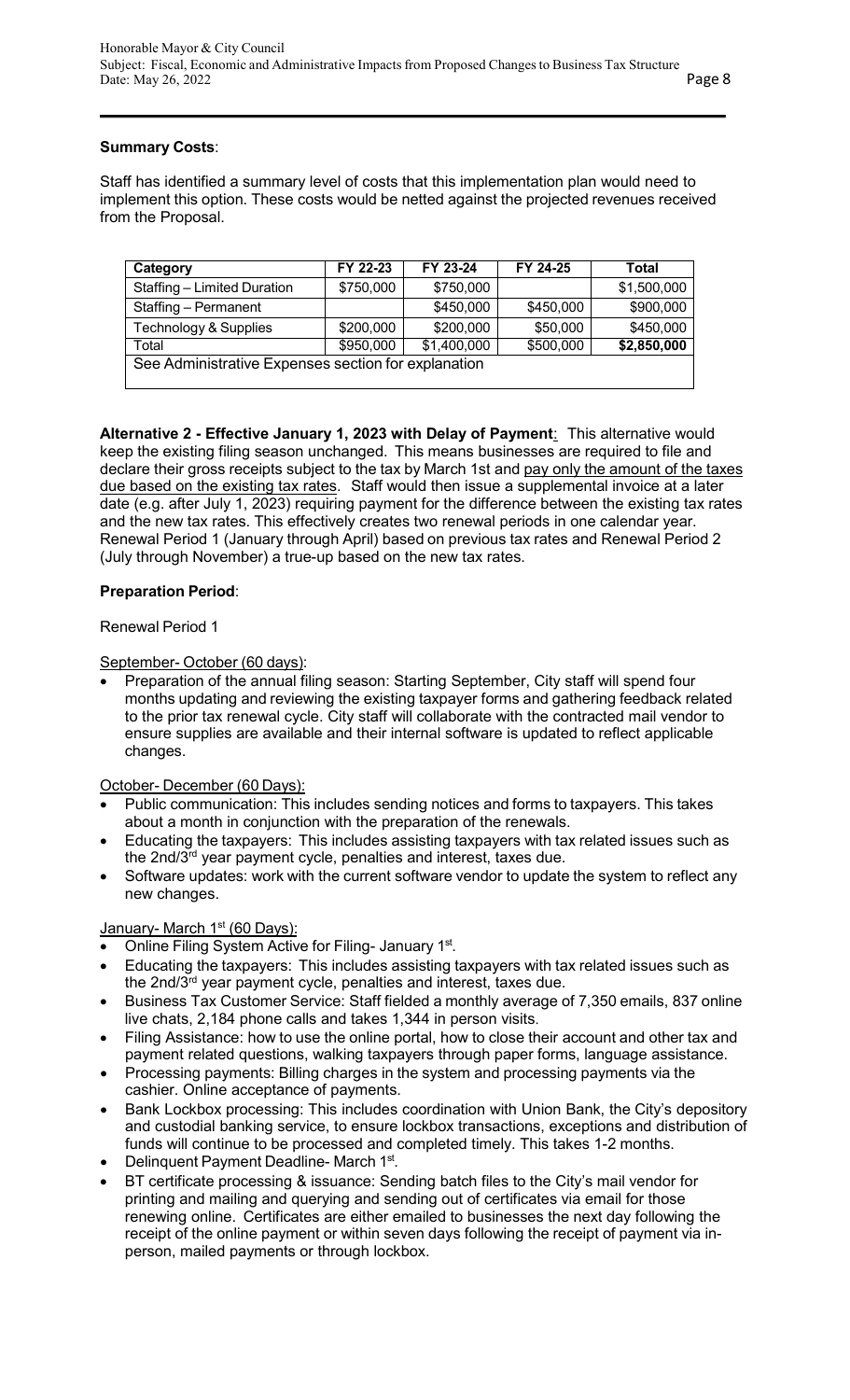#### Renewal Period 2

#### April- May (60 Days):

- Configure existing software to accommodate the new tax rates.
- Bringing on Staff to support the second renewal cycle.
- Educating the taxpayers: Extensive Campaign notifying taxpayers, offering tutorials, in person appointments.
- This includes assisting taxpayers with tax related issues such as the 2nd/3 $rd$  year payment cycle, penalties and interest, taxes due.
- Public communication: This includes sending notices and forms to taxpayers. This takes about a month in conjunction with the preparation of the renewals.

#### June- July (60 Days)

- Internal Reconciliations of Tax accounts.
- Prepare and send out invoices for the remaining balance (due date of 30 days from the date of invoice) or informing taxpayers of credit because of new charges based on the new tax rates.
- Supplemental Notice Mailed of Recalculations.
- Additional Customer Service Windows.

## **Advantage(s)**:

Staffing Resources: The Business License Tax Unit in the Revenue Bureau of the Finance Department has 11 FTEs assigned; there are currently five vacant positions ranging from cashiering to tax enforcement positions specifically assigned to the support of the business tax program.

Temporary Staffing would be needed to facilitate educating the taxpayers and providing filing assistance. Likely Temporary Staffing would only be needed in the second renewal period. The timing allows for an elongated period in which to staff up and put a lower demand on the staffing agencies considering the highly competitive job market and the agencies inability to commit to fulfill the help on a consistent basis.

Alternative Staffing or reassigning existing staff from other units, such as Audit and Compliance to help during a transition period for up to six months, could still occur but not compromising other revenues collections or delays due to the reassignment.

The temporary staff and the reassignment of staff will also require extensive training but the timing allows for that opportunity.

Vendor's Ability to Perform: There are 3 key vendors that make the renewal processing seamless. The software vendor, the mailing vendor, and the lockbox vendor. Ideally, each vendor needs a minimum of two to three months to completely prepare for the renewal.

Quality of Service: One of the most important responsibilities is communication with businesses seeking assistance in understanding the requirements to file and pay taxes by the deadline. An implementation process with a true-up period provides for staff to gain sufficient knowledge to relay full and accurate information to taxpayers. It provides time to fully prepare and deliver service for those who seek assistance in filing their taxes, especially those are not well versed in local taxation, lack of internet access, language limitation or older adults who prefer to receive in-person service.

## **Disadvantage(s)**:

Revenue Collection: Most, if not all, additional revenue would not be realized until Fiscal Year 2023-24.

Customer Service Challenges: This option would result in the Finance Department having to handle an additional round of taxpayers inquires, most likely due to the true up process and the rate changes. The true-up would require reconciliations of additional amounts due and credits owed based on tax structure change. Communicating these changes and explaining the progressive structure compared to the flat structure, in conjunction with supplemental invoices would increase customer interactions with the goal of gaining acceptance and understanding.

Legal Challenges: An increase in the number of businesses unable to understand their tax obligations due to the double renewal cycle. The Business Tax Board of Review would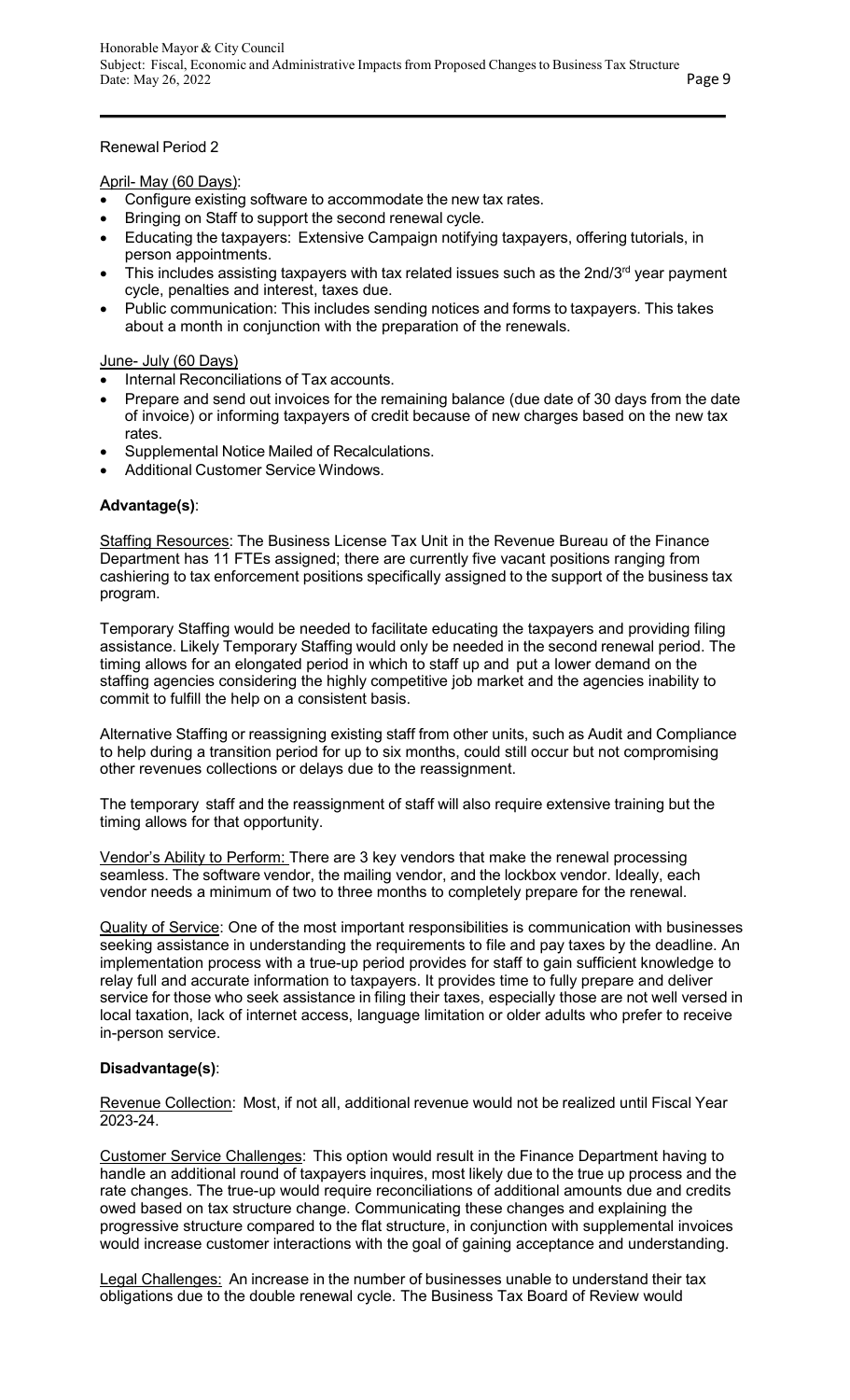experience an increase of appealed cases seeking abatement or even challenging the validity of the second taxation period.

#### **Summary Costs**:

Staff has provided a cost summary associated with this implementation plan. These costs would be netted against the projected revenues received from the Proposal.

| Category                                            | FY 22-23  | FY 23-24    | FY 24-25  | FY 25-26  | Total       |
|-----------------------------------------------------|-----------|-------------|-----------|-----------|-------------|
| Staffing - Limited Duration                         | \$750,000 | \$750,000   | \$300,000 |           | \$1,800,000 |
| Staffing - Permanent                                |           |             | \$450,000 | \$450,000 | \$900,000   |
| Technology & Supplies                               | \$200,000 | \$200,000   | \$50,000  |           | \$450,000   |
| Total                                               | \$950,000 | \$1,400,000 | \$800,000 |           | \$3,150,000 |
| See Administrative Expenses section for explanation |           |             |           |           |             |

**Alternative 3 - Effective January 1, 2024:** This alternative would keep the existing BLT structure in place for the 2023 filing season. This means that businesses are required to file and pay their taxes based on the **existing** set of tax rates no later than March 1st 2023. The new set of rates would become effective for the 2024 filing season.

#### **Advantage(s)**:

Staffing Resources: This option would enable to Finance Department to prepare the necessary staffing levels for the expected increase of workload.

Vendor's Ability to Perform: All vendors would have a more time to prepare for the changes.

Quality of Service: Staff would have enough time and training to gain sufficient knowledge of the new tax structure to relay full and accurate information to the taxpayers.

Business Ability to Pay: Businesses generally allocate funds in escrow to pay their respective tax obligations. This due date would grant them sufficient time to plan for any additional tax obligations resulting from the proposed increases to the tax.

Legal Challenges: The Business Tax Board of Review would likely not experience an increase of appealed cases due to taxpayers having enough time to allocate funds for the additional tax obligation; taxpayers will be fully informed of the new tax structure as there will be less confusion associated with a double renewal in a single tax year.

#### **Disadvantage(s):**

Revenue Collection:

The additional revenue would not be realized until Fiscal Year 2023-24. Consequently, the delay of implementation will result in an opportunity cost of \$21M.

#### **Summary Costs:**

Staff has identified a summary level of costs that this implementation plan would need to implement this option. These costs would be netted against the projected revenues received from the Proposal.

| Category                    | FY 23-24                                            | FY 24-25    | FY 25-26  | Total       |  |  |  |  |  |
|-----------------------------|-----------------------------------------------------|-------------|-----------|-------------|--|--|--|--|--|
| Staffing - Limited Duration | \$750,000                                           | \$750,000   |           | \$1,500,000 |  |  |  |  |  |
| Staffing - Permanent        |                                                     | \$450,000   | \$450,000 | \$900,000   |  |  |  |  |  |
| Technology & Supplies       | \$200,000                                           | \$200,000   | \$50,000  | \$450,000   |  |  |  |  |  |
| Total                       | \$950,000                                           | \$1,400,000 | \$500,000 | \$2,850,000 |  |  |  |  |  |
|                             | See Administrative Expenses section for explanation |             |           |             |  |  |  |  |  |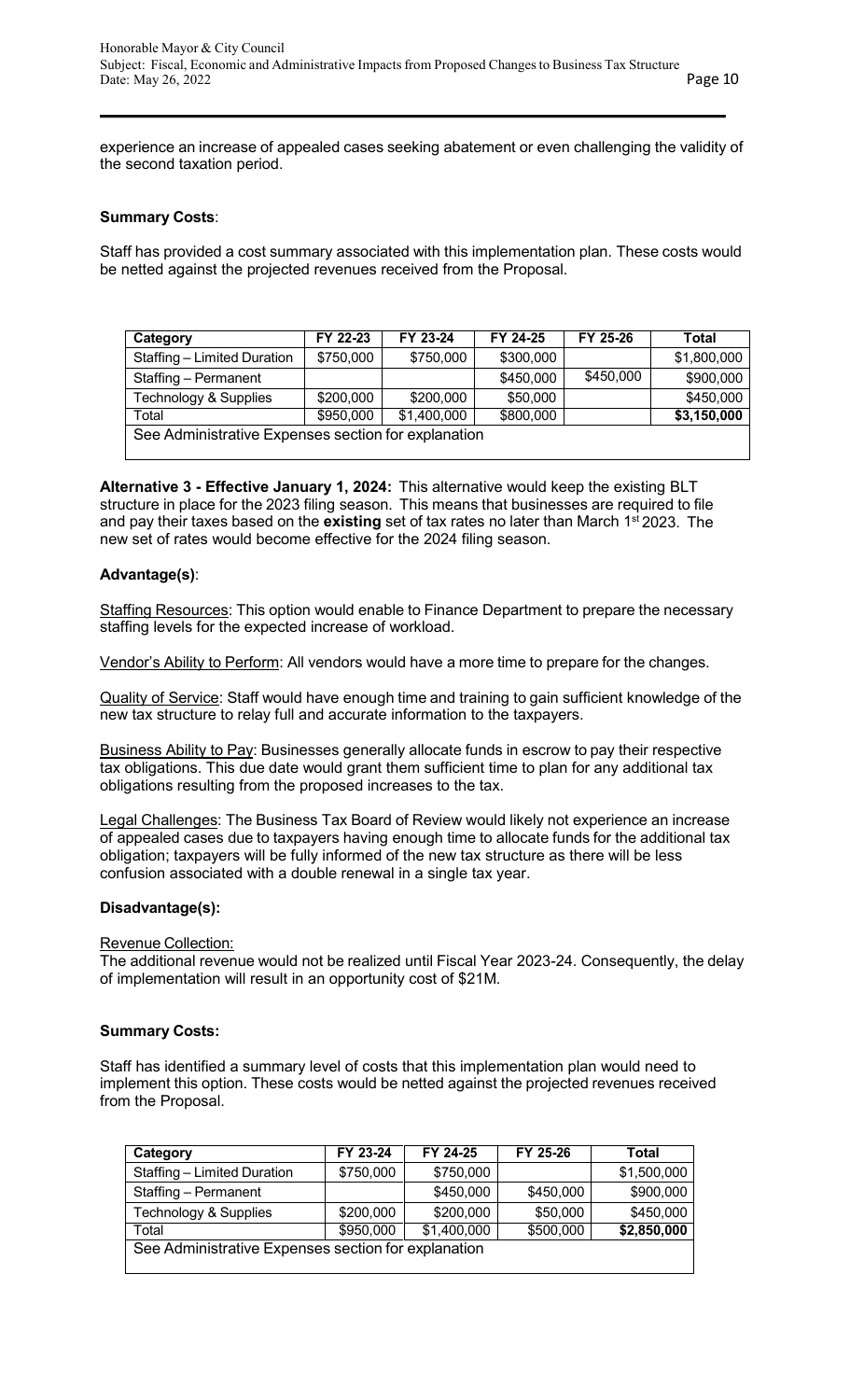# *Administrative Expenses for Costs of Each Implementation Option:*

#### **Staffing Needs**

#### Limited Duration Positions:

The staffing needs identified take into consideration the need to accelerate the hiring program, shift existing staff who are better equipped in addressing the most critical issues, such as answering phone calls, emails, chats, and in-person services, while assigning the new staff to work on routine assignments, such as processing lockboxes, registrations, and paper-intensive submissions or notices. The Finance Department anticipates the need for eight (8) limited duration positions for the first two years of implementation to handle this expected increase in work load.

#### **Permanent Positions:**

The proposed increase in the number of tax brackets and the variation of tax rates within each category necessitates an increase in the number tax accounts which would be audited. Increased audit activity would likely be triggered by businesses apportioning gross receipts generated by telecommuting staff or activity that businesses have historically elected not to apportion because there was no significant variation between the tax rates.

The Finance Department anticipates the need for three (3) additional Tax Auditors to handle the increased workload, conducts audits and verify taxpayer's refund requests associated with the new tax structure.

## **Technology Needs**

Staff anticipates returning to the City Council to seek authorization to amend the current agreement with the software provider, HdL Software, LLC., to increase the contract capacity by approximately \$200,000 to account for the programing and testing of the software and other changes associated with the BLT structure. The source of funding is from the Recordation and Technology Fee that the City Council adopted at the start of FY 2016-17.

In addition, to the need to increase the contract capacity for the programming needs of the software and online portal, staff will also need to engage the Information Technology Department to explore, secure, and implement the "customer callback technology," which would inform callers the anticipated wait time and provide the option to leave a call back number for staff to follow up.

## **Equipment & Supplies Needs**

In addition to staffing needs, staff will also put forth a request for an additional allocation of \$100,000 for each of the two years in the upcoming FY 2023-25 Biennial budget or FY22-23 Midcycle budget process. These non-personnel costs cover office supplies and equipment for staff.

## **FISCAL IMPACT**

Depending on the timing, the fiscal impact would range from \$2.8 million to \$3.15 million. Except for an annual recurring cost of approximately \$450,000 for the three (3) Tax Auditor positions, all other costs are of one-time in nature.

| Category                    | No. of<br><b>Positions</b> | <b>Frequency</b> | <b>Total One-Time</b><br>Cost (appx.) | <b>Total Ongoing</b><br>Cost (appx.) |
|-----------------------------|----------------------------|------------------|---------------------------------------|--------------------------------------|
| Staffing - Limited Duration | 8                          | One-Time         | $$1.5M - $1.8M$                       |                                      |
| Staffing - Permanent        | 3                          | On-Going         |                                       | \$450,000                            |
| Technology & Supplies       | n/a                        | One-Time         | \$450,000                             |                                      |
|                             |                            | Total            | $$1.95M - $2.25M$                     | \$450,000                            |

## **PUBLIC OUTREACH / INTEREST**

Given the importance of the proposed tax structure, enhanced outreach to the business community may be warranted.